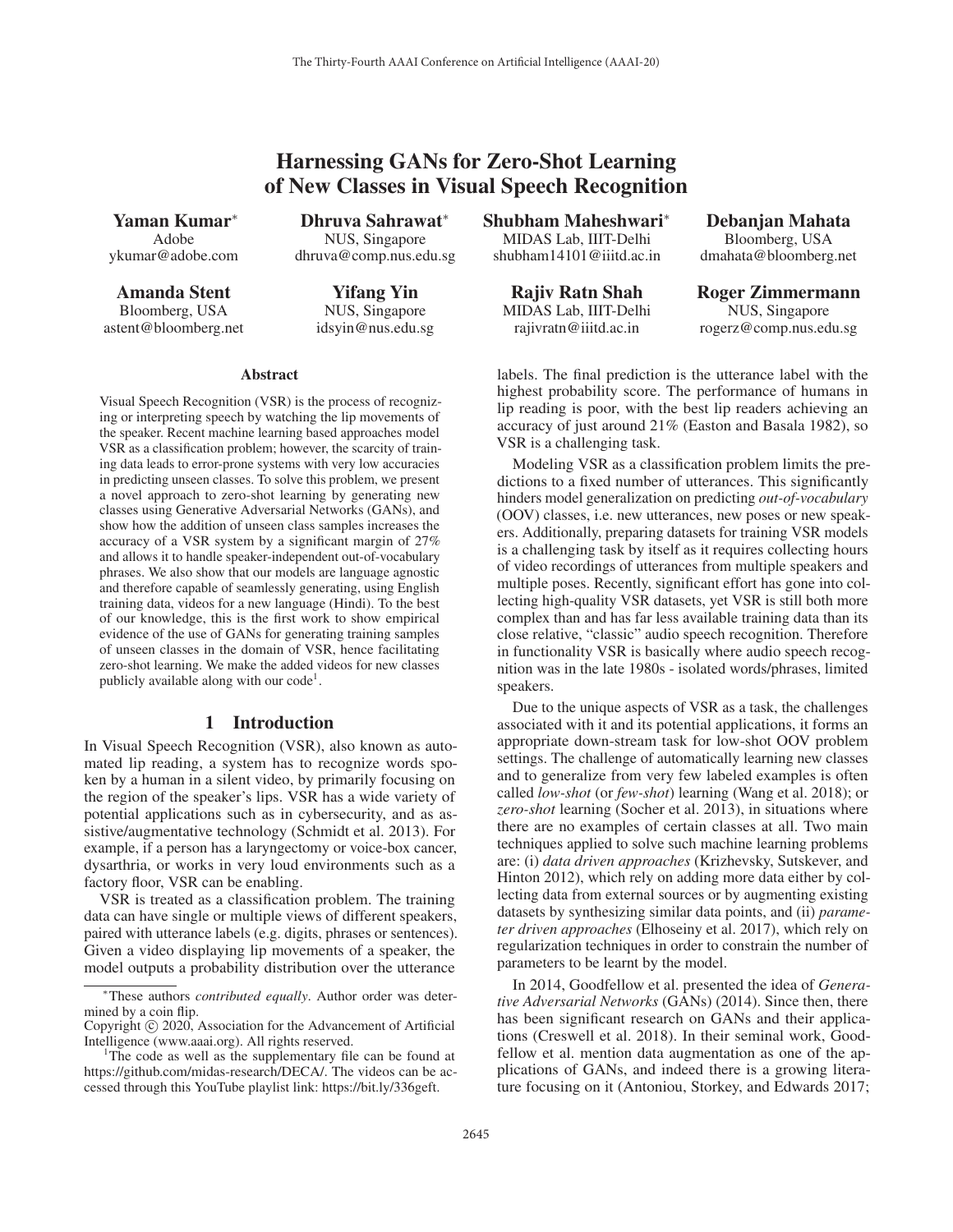Wang et al. 2018). However, to date, the primary use of GANs for image/video data augmentation has been as a proxy to traditional approaches such as rotation, reflection, cropping, translation, scaling and adding Gaussian noise (Krizhevsky, Sutskever, and Hinton 2012), and augmenting training data for a classification problem by generating similar data items (Antoniou, Storkey, and Edwards 2017). Recently, GANs have been used to generate unseen images from text descriptions (Zhu et al. 2018).

However, to the best of our knowledge, no prior work uses GANs to augment VSR datasets with data items representing *new classes* and performing zero-shot learning.

In this paper, we describe how we generate lip movement videos of *unseen* utterances using *Temporal Conditional Generative Adversarial Networks* (TC-GANs) (Vougioukas, Petridis, and Pantic 2018) and a *viseme-concatenation* approach (Huang, Cosatto, and Graf 2002) (Section 5). As illustrated in Figure 1, we use the generated data for training a deep learning model for VSR. We empirically show the usefulness of the augmented data in increasing the accuracy of the VSR model while predicting unseen utterances. Additionally, we also show that our solution does not only cater to unseen utterances of the same language but also works well for a new language.

Our Contributions - The key contributions we make are summarized as follows:

- We introduce zero-shot learning using GANs for augmenting VSR datasets with data for unseen utterances.
- We show that our solution results in improved accuracies of up to 27% in prediction of unseen utterances at test time.
- We show results for the cold-start problem (no training data at all for training the VSR model) on lipreading for the first-time in the literature (Amplayo et al. 2018).
- We further show that this method can work for zero-shot learning for an unseen language, Hindi.
- We expand the OuluVS2 dataset (Anina et al. 2015) by adding videos for 10 new Hindi phrases and 25 new English phrases generated using our model<sup>2</sup>. We plan to release this dataset as well as the code for generating it. But due to space constraints, we only conduct experiments on 3 new Hindi phrases and the 10 phrases present in OuluVS2.

# 2 Related Work

# 2.1 Visual Speech Recognition

Most early approaches to VSR such as (Ngiam et al. 2011) treat it as a single-word classification task. Other researchers such as (Goldschen, Garcia, and Petajan 1997) use methods borrowed from acoustic speech recognition like HMMs. However, most work has focused on predicting utterances from limited lexicons. Furthermore, these techniques heavily rely upon hand-engineered feature pipelines.

With advancements in deep learning and the increasing availability of large lip reading datasets, there have been approaches such as (Wand, Koutník, and Schmidhuber 2016; Zhou et al. 2019; Salik et al. 2019) addressing lip reading using deep learning based algorithms such as CNNs and LSTMs. Further, there have been works such as (Lee, Lee, and Kim 2016; Kumar et al. 2018b; Uttam et al. 2019; Kumar et al. 2019) extending lip reading from single view to multiview settings by incorporating videos of mouth sections from multiple views together. Multi-view lip reading has been shown to improve performance significantly as compared to single view. Although the deep learning-based methods don't require hand-engineered features, most still treat lip reading as a classification task.

## 2.2 Few- and Zero-Shot Learning

In few-shot learning, one learns a model that can generalize to classes that have few examples in the training set (Lake, Salakhutdinov, and Tenenbaum 2015). The few-shot learning problem has been studied from different perspectives such as optimization (Ravi and Larochelle 2017), metric learning (Vinyals et al. 2016), similarity-matching (Koch, Zemel, and Salakhutdinov 2015), and hierarchical graphical models (Salakhutdinov, Tenenbaum, and Torralba 2012). However, generalizing a classifier on *unseen* classes is mostly uninvestigated. We show that GANs can generate data for classes unseen during training, and that this generated data can give improved accuracy for the downstream VSR task.

This problem falls under the meta-learning umbrella (Thrun 1998; Shrivastava et al. 2019). High-level visual concepts like camera-pose or brightness, or even higherlevel concepts like articulation (in the case of VSR) are shared across computer vision problems. Contemporary metalearners, however, largely ignore these cross-task structures (Wang et al. 2018). Using augmentation strategies like cropping and shifting, researchers have tried to make meta-leaners learn some of these high-level visual concepts. However, high-level concepts like articulation require a different type of augmentation than simply changing brightness or camera angle; one needs a way to break down the high-level concept into decomposable elements (Zhu et al. 2018). In the case of (Zhu et al. 2018), the decomposable elements are keywords. In the case of VSR, the decomposable basic elements of articulation are *visemes*, the visual equivalents of phonemes.

Several research studies have shown that by knowing the probability distribution on transformations, one can generate examples from an unseen class by applying those transformations (Hariharan and Girshick 2017; Wang et al. 2018; Shah and Zimmermann 2017). Some authors (Hariharan and Girshick 2017), try to first learn transformations from some examples of a known class and then apply those transformations to some *seed* examples of a new class. This approach increases the data size of the novel class and hence helps in boosting accuracy. In our case, the transformations are the conditions which we impose on temporal-conditional GANs to make them generate new visemes. We present these conditions and transformations in Section 5.

#### 3 Dataset

We use the OuluVS2 dataset (Anina et al. 2015), a multiview audio visual dataset. OuluVS2 has been used in several

<sup>&</sup>lt;sup>2</sup>More details are present in supplementary materials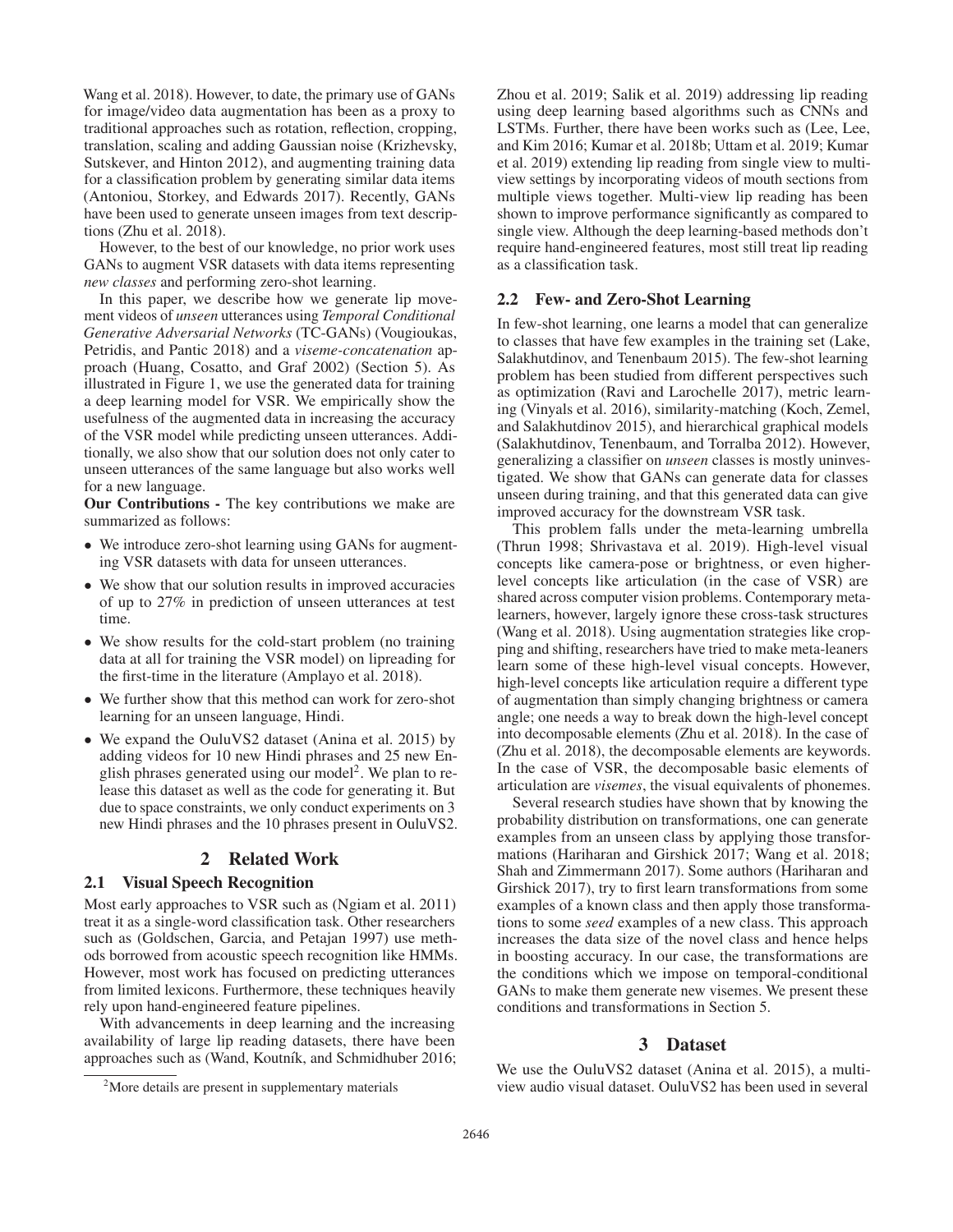

Figure 1: Overall pipeline demonstrated with the generator  $G$  as the TC-GAN architecture

previous VSR studies (Chung et al. 2017; Kumar et al. 2018b; 2018a). It contains data from 52 speakers. Each speaker is filmed speaking three types of utterance:

- *Oulu-digits* digit sequences like *1, 9, 0, 7, 8, 8, 0, 3, 2, 8*.
- *Oulu-phrases* ten short common English phrases such as *"Excuse me"* and *"see you"*.
- *Oulu-sentences* randomly chosen TIMIT sentences (Garofolo 1993), such as *"Basketball can be an entertaining sport"* and *"Are holiday aprons available to us?"*.

Speakers are filmed from five different poses:  $\{0^\circ, 30^\circ, 45^\circ, 60^\circ, 90^\circ\}.$ 

We describe our training, testing, and validation splits in Section 6, along with the relevant experiments.

#### 4 Problem Formulation

In this section, we describe the data-driven approach we followed in this paper.

In general, a supervised classifier can be depicted as learning a conditional distribution  $p(y_i|x_i)$ , s.t.  $(x_i, y_i) \in S_{\text{train}}$ , the set of training samples. The set  $S_{\text{test}}$  is used for testing the model. The set of all the labels present in  $S<sub>train</sub>$  is given by  $y_{\text{train}}$  (also referred as  $y_{\text{seen}}$  later in the text), and  $y_{\text{test}}$  gives the set of all the labels present in  $S_{\text{test}}$ . Similarly,  $\mathcal{X}_{\text{train}}$  represents the set of all the inputs present in  $S<sub>train</sub>$  (also referred as  $X_{\text{seen}}$  later), and  $X_{\text{test}}$  denotes those in  $S_{\text{test}}$ .

In our problem setting, unseen classes are present in the test dataset i.e.,  $\mathcal{Y}_{\text{test}}$  -  $\mathcal{Y}_{\text{train}} \neq \emptyset$ . Let  $\mathcal{Y}_{\text{test}}$  -  $\mathcal{Y}_{\text{train}} = \mathcal{Y}_{\text{unseen}}$ . Let the inputs corresponding to  $\mathcal{Y}_{\text{unseen}}$  be denoted as  $\mathcal{X}_{\text{unseen}}$ . Thus, Yunseen represents all the *unseen classes*, the classes which the model does not get to see while training.

Our main objective in this work is to enable the model to correctly predict the labels present in  $\mathcal{Y}_{\text{unseen}}$ , given that  $\mathcal{Y}_{\text{unseen}}$  is available but no  $x_i \in \mathcal{X}_{\text{unseen}}$ , is available for training. In other words, we aim to increase accuracy on  $\mathcal{X}_{\text{unseen}}$ using the knowledge available at train time ( $S<sub>train</sub>$ ,  $y<sub>unseen</sub>$ ), while not decreasing accuracy on  $\mathcal{X}_{\text{train}}$ .

To solve this problem, we "hallucinate"  $\mathcal{X}_{\text{unseen}}$  using  $\mathcal{S}_{\text{train}}$ and the labels present in  $\mathcal{Y}_{unseen}$ . We do this by learning a function  $f : \mathcal{Y} \to \mathcal{X}$ . For approximating  $\mathcal{X}_{\text{unseen}}$  with f<br>using machine learning we only have  $S_{\text{min}}$  which notably using machine learning, we only have  $S<sub>train</sub>$  which, notably does not have any information about  $\mathcal{X}_{\text{unseen}}$ . For solving this problem, we introduce an intermediate representation  $Z$  such that  $g: \mathcal{Y} \to \mathcal{Z}$  and  $h: \mathcal{Z} \to \mathcal{X}$ .

In the case of lipreading,  $X$  represents videos of speakers and Y represents the utterance labels. Z represents the *audio* representation of the utterances. The function g takes an utterance label and converts it into its corresponding audio. The function  $h$  is approximated in this work by a TC-GAN model or a viseme-concatenation approach. The function  $h$ takes in audio as input and produces a corresponding video as output. The input-output relation between audio and video is not one-to-one since videos of different speakers in different poses have the same audio. In order to make this mapping one-to-one, we introduce speaker and pose information  $\mathcal{I}$ ; h becomes  $h : \mathcal{Z} \times \mathcal{I} \to \mathcal{X}$ . The pair of (audio, speaker im-<br>age in the specified nose angle) uniquely identifies a video age in the specified pose angle) uniquely identifies a video.

The overall data hallucination pipeline is as follows:

- The utterances present in the set  $\mathcal{Y}_{\text{unseen}}$  are projected onto the audio space  $Z$  (Sections 5 and 6).
- A speaker's image chosen randomly from the training subset of *Oulu-phrases* and the audio projections of utterance  $z_i$  (where  $z_i \in \mathcal{Z}$ ) help the generator models (*i.e.* TC-GAN and viseme-concatenation) generate videos for the set  $\mathcal{X}_{unseen}^{TC-GAN}$  and  $\mathcal{X}_{unseen}^{viseme-concat}$  (Section 5).
- The sets  $\mathcal{X}_{unseen}^{TC-GAN}$  and  $\mathcal{X}_{unseen}^{viseme-concat}$  are then included individually in  $S<sub>train</sub>$  in different experiments. These different experiments allow us to gauge the efficacy of the two approaches of generating unseen videos separately (Section 6).

The model thus trained is then tested on the full  $S_{\text{test}}$  which contains original (rather than hallucinated) videos of both seen and unseen classes (Section 6).

A question that generally gets asked is how the visemeconcatenation and TC-GAN approaches are able to generate videos of unseen classes just by taking audio as input. The viseme-concatenation approach uses a manual mapping of phonemes to visemes. The TC-GAN approach, by contrast, learns to maps phonemes to visemes. The TC-GAN approach *also* learns inter-visemic frames, *i.e.*, the frames which occur between two visemes. These are intermediate mouth formations that stitch together articulations. The importance of these inter-visemic frames can be judged by the fact that the viseme-concatenation approach does not result in as good a performance as the TC-GAN approach (Section 6).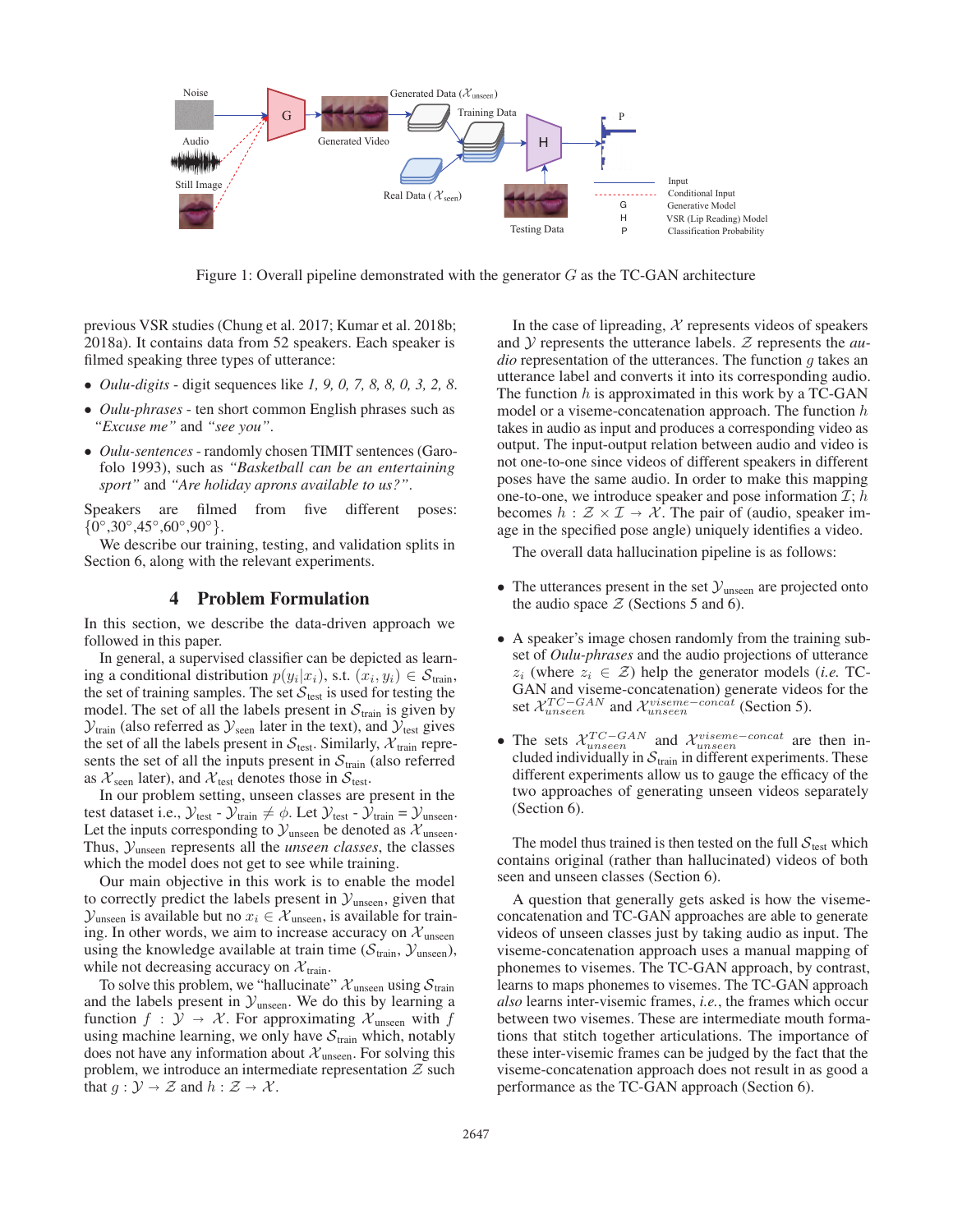# 5 Methodology

In this paper, we apply two techniques for zero-shot learning to VSR; first, a Generative Adversarial Network (GAN) approach, and second, a viseme-concatenation approach. Both approaches synthesize examples belonging to classes unseen at training time  $(y<sub>unseen</sub>)$ . The overall process is depicted in Figure 1. Our pipeline is primarily composed of two components - a *generator* G (Sections 5.1 and 5.2), and a *classifier network* H, whose main objective is to perform the task of VSR as described in Section 5.3. G's task is to hallucinate lip movement videos for utterances not present in the training data  $(\mathcal{Y}_{unseen})$ , as if they were uttered by a given speaker in a given pose. H is then trained on the videos generated by G as well as on real videos, hopefully making it a robust model which performs well on both seen and unseen class labels ( $\mathcal{Y}_{\text{unseen}} \cup \mathcal{Y}_{\text{seen}}$ ). Next, we describe the individual components of our pipeline.

### 5.1 Temporal Conditional GAN



Figure 2: Temporal Conditional GAN Architecture

Our TC-GAN model relies heavily on the recently published work of Vougioukas, Petridis and Pantic (2018), who generated lip movement animations using *Temporal Conditional GANs* (TC-GANs). We reimplemented the model from this paper, and trained it on *Oulu-sentences*. The TC-GAN is composed of three main components as shown in Figure 2, comprising a single *generator*, and two discriminators - (a) a *frame discriminator*, and (b) a *sequence discriminator*. Here, we briefly describe these components<sup>3</sup>.

Generator: The Generator takes three inputs: a) Gaussian noise, b) a still image of a speaker's lips from a particular pose angle, and c) audio of the utterance being spoken. The Generator is conditioned on the audio and the still image. The image encoding component of the popular segmentation algorithm U-Net (Ronneberger, Fischer, and Brox 2015) is used to encode the identity of the still image into a latent vector  $(L_I)$ . The audio file is divided into small chunks of overlapping samples, passed through a 1-D CNN, and then fed to a 2-layer GRU to generate an audio latent vector  $(L_A)$ 

for each corresponding time step. A Gaussian noise vector is generated and passed through a 1-Layer GRU at each time step producing the noise latent vector  $(L_N)$ . The three latent vectors are concatenated to produce a single latent vector which is then passed through the decoder component of U-Net to produce the generated frame at that time step. The process is repeated temporally to generate animated frames corresponding to each chunk of the audio sample.

Frame Discriminator: The Frame Discriminator is a 6- Layer CNN. It takes in an input frame, which can be real or hallucinated, concatenated channel-wise with the still image of the speaker's lips (the same still image as the one fed to the Generator) and is trained to discriminate whether the input frame is real or hallucinated.

Sequence Discriminator: The real or hallucinated video segment at each time step is passed through a 2-Layer GRU and encoded into a latent vector. The same is done for the audio sample at each time step. The two latent vectors produced are then concatenated and passed through a 2-Layer CNN that is trained to discriminate between real and hallucinated videos.

$$
\mathcal{L}_{adv} (D_{img}, D_{Seq}, G) = \mathbf{E}_{x \sim P_d} [\log D_{img}(S(x), x_1)] +
$$

$$
\mathbf{E}_{z \sim P_z} [\log (1 - D_{img} (S(G(z)), x_1))] +
$$

$$
\mathbf{E}_{x \sim P_d} [\log D_{seq}(x, a)] +
$$

$$
\mathbf{E}_{z \sim P_z} [\log (1 - D_{seq}(G(z), a))]
$$
(1)

Equation 1 represents the adversarial loss function of the model where  $D_{img}$  is the frame discriminator,  $D_{Seq}$  is the sequence discriminator,  $G$  is the frame generator,  $x_1$  and  $a$ are the still image and audio used as conditional input, and  $x$ is the sequence of frames in the real video.

$$
\mathcal{L}_{L_1} = \sum_{p \in [0, W] \times [0, H]} |F_p - G_p|
$$
 (2)

The pixel-wise  $L_1$  reconstruction loss function on each real frame  $F$  and generated frame  $G$ , both of dimension  $W \times H$ , is represented by Equation 2.

For generating a video of a particular speaker speaking a given utterance, we follow these steps: First, if the phrase is present in *Oulu-phrases* then the audio file present in the dataset are used; otherwise, an off-the-shelf Text-To-Speech  $(TTS)$  software<sup>4</sup> is used for generating the audio file. The audio file is sub-sampled into small overlapping chunks. Each chunk, along with the still image of the speaker, is given as input to the generative part of our model, which then outputs a video frame (an image) corresponding to that chunk. The resulting sequence of video frames is then concatenated to obtain the generated video, as shown in Figure 1.

In essence, the model learns how to map phonemes to visemes. Our model is trained on *Oulu-sentences*, which contains phonetically rich TIMIT sentences in the English language. Therefore, our model sees a rich set of phonemes for the English language during training. Based on this, we assume that it can map the majority of the phonemes present in the English language into their corresponding visemes. However, our model is not limited to only a fixed set of visemes; it also generates inter-visemic frames, as shown in Figure 3a. These inter-visemic frames cannot be mapped to a distinct

<sup>&</sup>lt;sup>3</sup>Please refer to the original work (Vougioukas, Petridis, and Pantic 2018) for a detailed description and also refer to the supplementary materials to get a detailed list of the we parameters used in training our TC-GAN model.

<sup>4</sup> https://ttsmp3.com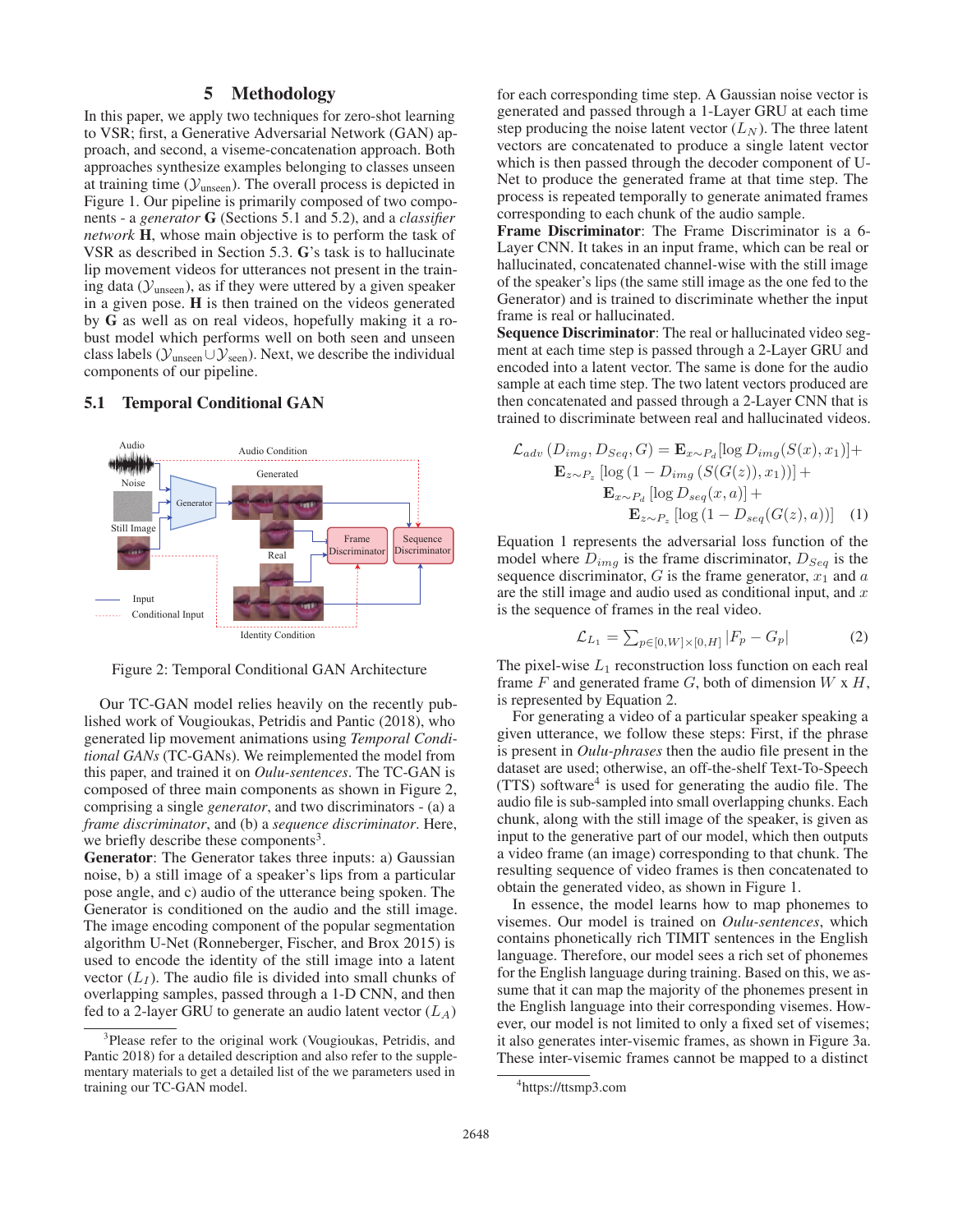

Figure 3: TC-GAN output for an English phrase (a) and a Hindi phrase (b). Viseme-concatenation output for an English phrase (c) and a Hindi phrase (d).

viseme; they are the images of intermediate mouth movements present between two different visemes. The generation of inter-visemic frames by the TC-GAN model ensures smooth and continuous mouth movements in the entire generated video. If the inter-visemic frames are removed, anyone viewing the video would not be able to understand what is being spoken and the whole video would appear unnatural and discontinuous.

We also generate utterances in the Hindi language, which is an entirely different language from that which the model is trained on. The generation process of an example Hindi phrase *Aap kaisey hain* (How are you) is shown in Figure 3b. The phonemes present in the Hindi phrase are ['AA', 'P', 'K', 'AY','Z','IY','HH','IY','N'], and are also present in the TIMIT sentences. Since the phonemes are common and our model has learned to map phonemes to visemes, it can also generate a video of a speaker speaking the given Hindi utterance.

#### 5.2 Concatenation of Visemic Frames

The other technique we use for data generation is a Concatenative Visual Speech Synthesis technique (Huang, Cosatto, and Graf 2002), which works by using visemes to generate video. Each viseme is just an image of a mouth movement of a speaker corresponding to a particular sound. In this technique, video of lip movements for a speaker speaking a given utterance is generated by selecting appropriate viseme frames from a set of visemes belonging to that speaker and then concatenating them. This technique requires a speaker-to-viseme database which contains the set of all the visemes for every speaker whose video we want to generate. We construct this database  $5$  by parsing through all the videos present in *Oulu-sentences* and manually annotating the set of visemes for every speaker present in the dataset.

An example of the generation process using this technique for a speaker speaking the English utterance *Goodbye* is shown in Figure 3c. For generating a video of a speaker speaking the given English utterance, first, we convert the utterance into a sequence of phonemes using the CMU Pronouncing Dictionary 6. The resulting sequence of phonemes ['G','UH','D','B','AY'] is then matched to a sequence of visemes. This is done by using the Jeffers phoneme-to-viseme map (Jeffers and Barley  $1971$ )<sup>7</sup>, and our speaker-to-viseme database. Note that the *Oulu-sentences* segment of the dataset contains all the phonemes present in the English language. Therefore it also contains all the visemes which can be mapped from any phoneme present in the English language. The resulting sequence of visemes is then concatenated to obtain the generated video.

We also generate phrases in the Hindi language. An example is the Hindi phrase *Aap kaisey hain* (How are you) shown in Figure 3d. Since the CMU Pronouncing Dictionary does not work for Hindi phrases, we use *phonemizer*8, which is a multi-lingual text-to-phoneme converter, for converting an input Hindi phrase into a sequence of phonemes. Since most of the phonemes present in Hindi are also present in *Oulusentences*, we can use the Jeffers phoneme-to-viseme map and our speaker-to-viseme database to map the sequence of phonemes into a sequence of visemes. The resulting sequence of visemes is then concatenated to obtain the generated video.

#### 5.3 VSR Model

For VSR, we implement and train the architecture from (Petridis et al. 2017). The architecture consists of three parts: an encoder, two BiLSTM layers, and a fully connected layer. The encoder is composed of 3 fully connected layers. The resultant encoded information is concatenated with its first and second derivative and fed into the first BiLSTM layer. The first BiLSTM layer captures the temporal information associated with each view, and the second BiLSTM layer is

<sup>&</sup>lt;sup>5</sup>It is present in the supplementary file.

<sup>6</sup> http://www.speech.cs.cmu.edu/cgi-bin/cmudict

<sup>&</sup>lt;sup>7</sup>More details are present in the supplementary materials.

<sup>8</sup> https://github.com/bootphon/phonemizer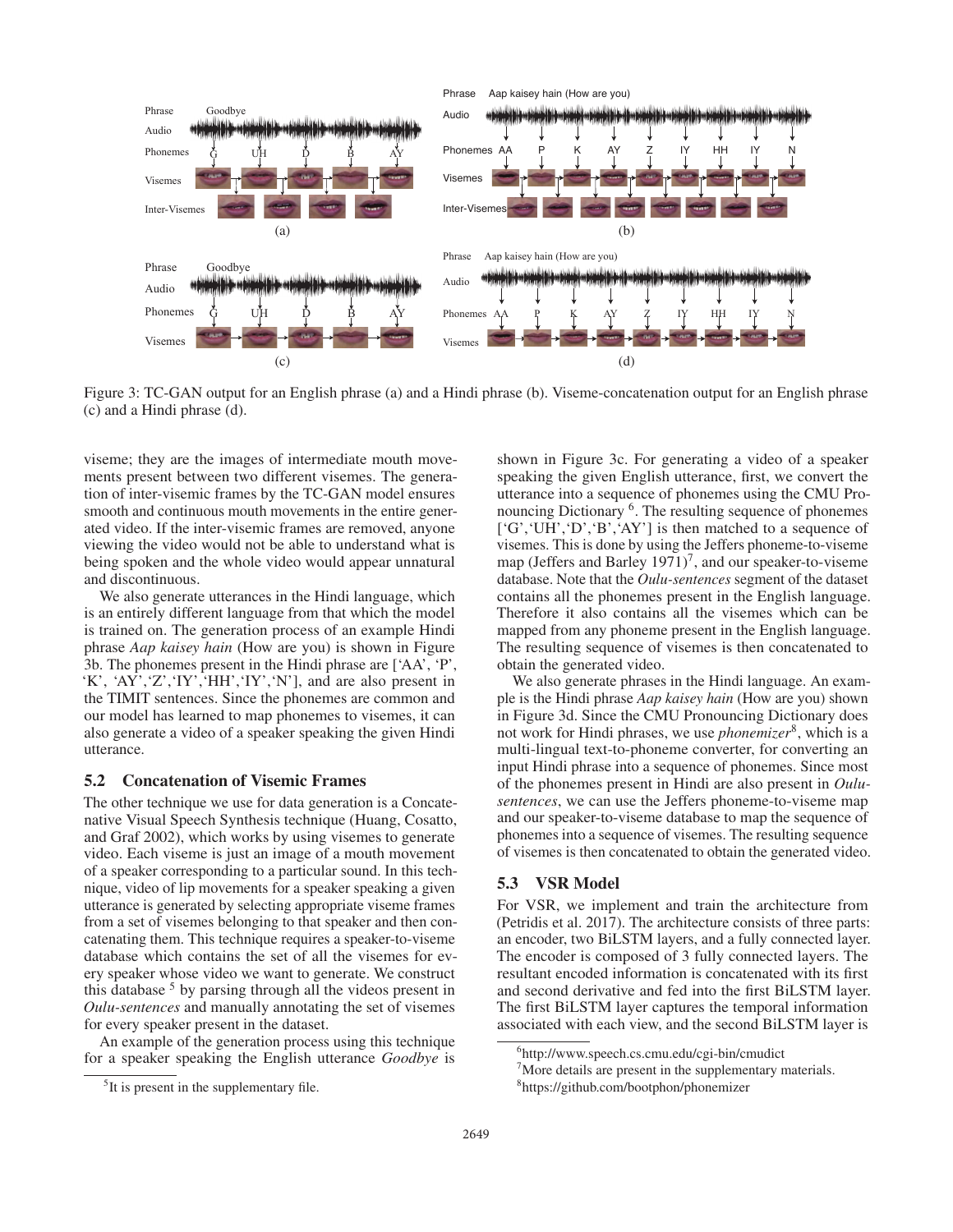used to fuse the information from different views. The last fully-connected layer produces the final output class probabilities. We use PyTorch (Paszke et al. 2017), and release our implementation as part of the supplementary material.

# 6 Experiments

# 6.1 Experimental Setting

In this section, we present experimental results:

- comparing the TC-GAN and viseme-concatenation approaches for adding new (unseen) classes to  $\mathcal{Y}_{\text{unseen}}$  (Section 6.2).
- assessing the extent to which a VSR model can harness hallucinated data for improving accuracy on  $\mathcal{Y}_{\text{unseen}}$  while maintaining accuracy for  $\mathcal{Y}_{\text{seen}}$ .
- evaluating the ability of the overall system to adapt to a new language (Section 6.3).

In order to conduct our experiments we train three different model configurations:

- Model 1 a model trained only on *Oulu-phrases*.
- Model 2 a model trained on *Oulu-phrases* and on videos generated using the TC-GAN model.
- Model 3 a model trained on *Oulu-phrases* and on videos generated using viseme-concatenation.

Table 1: Overall top-3 accuracy (%) for each model on  $\mathcal{Y}_{\text{unseen}} \cup \mathcal{Y}_{\text{seen}}.$ 

| S.             | <b>Seen</b> | <b>Unseen</b> |      | Model 1 Model 2 Model 3 |      |
|----------------|-------------|---------------|------|-------------------------|------|
| No.            | classes     | classes       |      |                         |      |
|                |             |               | 90   | 98.3                    | 86.4 |
| $\mathcal{P}$  |             |               | 79.4 | 90                      | 76.4 |
| $\overline{3}$ |             | 2             | 70   | 84.4                    | 67.8 |
|                |             |               | 60   | 72.2                    | 60.5 |
|                |             | 10            | 30.8 | 70                      | 34 7 |

Table 2: Overall top-1 accuracy (%) for each model on  ${\cal Y}_{\text{unseen}} \cup {\cal Y}_{\text{seen}}.$ 

|              | <b>Seen</b> | <b>Unseen</b> |      | Model 1 Model 2 Model 3 |      |
|--------------|-------------|---------------|------|-------------------------|------|
| No.          | classes     | classes       |      |                         |      |
|              |             |               | 87.2 | 89.7                    | 811  |
|              |             |               | 77.2 | 81.4                    | 70.8 |
| $\mathbf{a}$ |             |               | 69.2 | 72.8                    | 62.8 |
|              |             |               | 58.9 | 65.3                    | 54.7 |
|              |             |               | 133  |                         | 75   |

As suggested by (Petridis et al. 2017; Anina et al. 2015; Kumar et al. 2018b), we take 35 speakers for training, 5 speakers for validation, and the remaining 12 speakers for testing the different models. For *Oulu-phrases*, which is used to train the VSR model, this results in a total of 5250, 750, and 1800 videos belonging to train, test, and validation data respectively. Similarly, for *Oulu-sentences*, which is used to train the TC-GAN model, this results in a total of 875, 125, and 300 videos belonging to train, test, and validation data

Table 3: The best view combination ranked according to their score on validation split.

| Exper- | S.  | <b>Model</b>                                             | Model                                           | <b>Model</b> |
|--------|-----|----------------------------------------------------------|-------------------------------------------------|--------------|
| iment  | No. |                                                          |                                                 |              |
|        |     | $\{0^\circ, 30^\circ, 45^\circ, 60^\circ, 90^\circ\}$    | $30^{\circ}, 60^{\circ}, 90^{\circ}$            | $)^{\circ}$  |
|        |     | $0^\circ,45^\circ,90^\circ$                              | $0^{\circ}$ ,45°,60°,90°                        | ᢇ            |
| Set-1  |     | $0^{\circ}$ ,60 $^{\circ}$ ,90 $^{\circ}$                | 45 $^{\circ}$ ,90 $^{\circ}$                    |              |
|        |     | $0^{\circ}$ , $30^{\circ}$ , $60^{\circ}$ , $90^{\circ}$ | $45^{\circ}$ , 60 $^{\circ}$ , 90 $^{\circ}$    | ∩∘           |
|        |     |                                                          | $0^{\circ}, 30^{\circ}, 45^{\circ}$ ,           | ງ°           |
| Set-2  |     | $\overline{45^{\circ}}$ ,60°,90°!                        | $0^{\circ}, 30^{\circ}, 45^{\circ}, 90^{\circ}$ | Դ∘           |
|        |     |                                                          |                                                 |              |

respectively. It is to be noted that the VSR model and the data generation models share the same training, validation and test speaker splits, ensuring that no data belonging to the test speakers is seen by the data generating models during training and vice versa.

In our experiments, Model 1 is our baseline. The major differences between Models 2 and 3 are that the videos belonging to Model 2, on account of being generated using TC-GANs, have inter-visemic frames. Thus, Model 2's videos have articulatory continuity while frames in videos for Model 3 are non-continuous.

We report top-1 and top-3 accuracy. Top-3 accuracy denotes whether the true utterance occurs in the top-3 predicted utterances ranked by confidence. Top-1 and Top-3 results follow the same trend.

Note that since our dataset has multiple views (pose angles), we have a separate TC-GAN model for each view and the pose of the input speaker lip region image corresponds with the TC-GAN model used. For handling different view videos as input, we have a different VSR model corresponding to each view combination. During evaluation, we report the results on the test split for the view combination VSR model which has the highest score on the validation split. For all the different sets of experiments, the best viewcombination is given in Table 3.

# 6.2 Experiment-Set 1 : Experiments on Unseen **Classes**

In this set of experiments, we test our models on *unseen classes* in the same language ( $\mathcal{Y}_{unseen}$ ). The unseen classes are utterances not present in the real training data. Model 1 therefore contains no instances of these utterances. Model 2 contains instances of these utterances hallucinated by the TC-GAN model, while model 3 contains instances of these utterances hallucinated by viseme-concatenation.

Table 4: Overall top-3 accuracy  $(\%)$  of each model on  $\mathcal{Y}_{\text{unseen}}$ and separately on  $\mathcal{Y}_{\text{seen}}$  (separated by /).

| Unseen classes Model 1 |        | Model 2   | Model 3  |
|------------------------|--------|-----------|----------|
|                        | 0/100  | 86.1/99.7 | 5.5/95.4 |
| $\mathcal{P}$          | 0/99.3 | 52.8/99.3 | 1.4/95.1 |
| $\mathbf{3}$           | 0/100  | 49.1/99.6 | 0.0/96.8 |
|                        | 0/100  | 31.2/99.5 | 8.3/95.4 |

The top-3 and top-1 accuracies of each model on  $\mathcal{Y}_{\text{seen}} \cup$  $y_{\text{unseen}}$  are given in Tables 1 and 2. To make sure that training on new data for  $\mathcal{Y}_{\text{unseen}}$  does not negatively impact the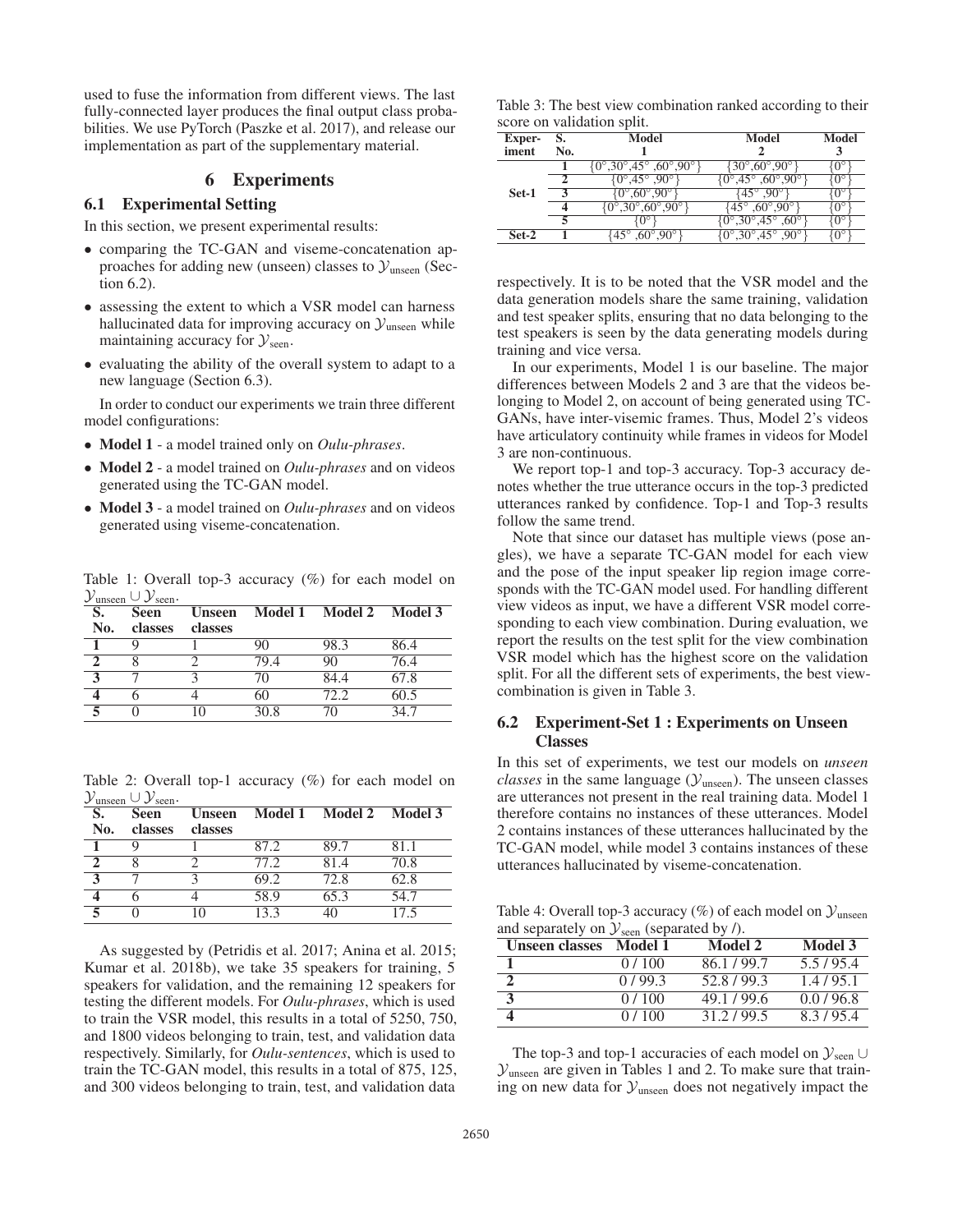Table 5: Overall top-1 accuracy  $(\%)$  of each model on  $\mathcal{Y}_{\text{unseen}}$ and separately on  $\mathcal{Y}_{\text{seen}}$  (separated by /).

| <b>Unseen classes</b> | Model 1 | Model 2   | Model 3  |
|-----------------------|---------|-----------|----------|
|                       | 0/96.9  | 33.3/96   | 0/90.1   |
| $\mathcal{D}$         | 0/96.5  | 23.6/95.8 | 0/88.5   |
| -3                    | 0/98.8  | 21.3/94.8 | 0/89.7   |
|                       | 0/98.1  | 16/98.1   | 0.7/90.7 |
|                       |         |           |          |

accuracy for  $\mathcal{Y}_{seen}$ , we also report top-3 and top-1 accuracies on  $\mathcal{Y}_{\text{unseen}}$  and  $\mathcal{Y}_{\text{seen}}$  separately in Tables 4 and 5.

We ran multiple experiments varying the number of unseen classes from 10% to 40%. Model 2 always performs better than Models 1 and 3 on unseen classes. The top-3 accuracy cost for Model 2 on seen classes is 0%-0.5%, depending on the number of unseen classes. Model 3 performs far worse than Model 2 on unseen classes, while incurring a bigger accuracy cost on seen classes.

As an extreme case, we also show the performance of the models when 100% of the classes are unseen, in the last row in Tables 1 and 2. This represents the cold-start problem for VSR systems (Amplayo et al. 2018). On this type of problem, Model 1 gets a top-3 accuracy of just 30.8% (an accuracy which is still better than randomly predicting any class) while Model 2 gets more than double that accuracy. This indicates that data hallucination can be used for cold-start for VSR.

### 6.3 Experiment-Set 2 : Experiments on New Language

In this set of experiments, our unseen classes are classes from a different language, Hindi. The utterances we use for this analysis are { *Aap kaisey hai* (How are you), *Kyaa chal rahaa hai* (What is going on), *Shubh raatri* (Good night) }. We test the models by retaining English Oulu-phrases  $\mathcal{Y}_{\text{seen}}$ and introducing Hindi phrases as  $\mathcal{Y}_{unseen}$ . The results on the test split pertaining to this setting are given in Table 6.

Both Model 2 and Model 3 perform better than the Model 1. This is expected since Model 1 has never seen any Hindi phrase. Model 2 performs better than Model 3 by a margin of 22.5%. It is also interesting to note that Model 2 has a 100% top-3 accuracy on the newly introduced Hindi phrases  $(\mathcal{Y}_{unseen})$ , while Model 3 only has a 32.4% top-3 accuracy. Additionally, the top-1 accuracy of Model 2 and Model 1 is almost the same when evaluated on the seen classes, while we see a drop in top-1 accuracy of more than 2% in the case of Model 3. Both of these results again demonstrate the importance of the presence of inter-visemic frames in the generated video.

Since, for Model 2, new data has a negligible affect on seen class accuracy, and the difference between Model 1 and Model 2 is only the addition of the data generated by the TC-GAN model for unseen classes, we can safely assume that we can extend the number of classes significantly without adversely affecting the performance on seen classes. These results clearly show that Model 2 is able to clearly distinguish between Hindi and English phrases and is able to predict both with a very high degree of certainty compared to both Model 1 and Model 3.

| Table 6: Overall accuracy of each model on unseen classes |  |  |  |
|-----------------------------------------------------------|--|--|--|
| from a different language (Hindi)                         |  |  |  |

| <b>Model 1</b>   | <b>Model 2</b> | <b>Model 3</b> |  |  |  |
|------------------|----------------|----------------|--|--|--|
| 72.6             | 95.1           | 72.6           |  |  |  |
| 76.7             | 99.6           | 83.9           |  |  |  |
| $\mathbf{O}$     | 96.3           | 7.4            |  |  |  |
| $\left( \right)$ | 100            | 32.4           |  |  |  |
| 94.4             | 94.7           | 92.2           |  |  |  |
| 99.7             | 99.4           | 99.4           |  |  |  |
|                  |                |                |  |  |  |

# 7 Conclusions and Future Work

In this paper, we introduced a GAN-based method to deal with the zero-shot learning problem for VSR. We demonstrated that this method is more effective than visemeconcatenation for data augmentation for unseen classes, and that it does not cause appreciable degredation in accuracy for seen classes. We show that this method can be used to help a VSR model generalize to unseen classes and to a new language.

Although in this work, we explored the phonetically close language pair of English and Hindi, it would be interesting to explore it on phonetically-far language pairs, like English and Hopi, where new visemes must also be hallucinated. Additionally, we would like to explore TC-GAN data augmentation for continuous VSR, as opposed to the classificationbased VSR approach we used in this paper.

#### Acknowledgement

This research has been supported in part by Singapore Ministry of Education Academic Research Fund Tier 2 under MOE's official grant number MOE2018-T2-1-103.

Rajiv Ratn Shah is partly supported by the Infosys Center for AI, IIIT Delhi and ECRA Grant (ECR/2018/002776) by SERB, Government of India.

#### References

Amplayo, R. K.; Kim, J.; Sung, S.; and Hwang, S.-w. 2018. Cold-start aware user and product attention for sentiment classification. *arXiv preprint arXiv:1806.05507*.

Anina, I.; Zhou, Z.; Zhao, G.; and Pietikäinen, M. 2015. OuluVS2: A multi-view audiovisual database for non-rigid mouth motion analysis. In *Proceedings of the IEEE International Conference and Workshops on Automatic Face and Gesture Recognition*.

Antoniou, A.; Storkey, A.; and Edwards, H. 2017. Data augmentation generative adversarial networks. *arXiv preprint arXiv:1711.04340*.

Chung, J. S.; Senior, A. W.; Vinyals, O.; and Zisserman, A. 2017. Lip reading sentences in the wild. In *Proceedings of CVPR*.

Creswell, A.; White, T.; Dumoulin, V.; Arulkumaran, K.; Sengupta, B.; and Bharath, A. A. 2018. Generative adversarial networks: An overview. *IEEE Signal Processing Magazine* 35(1):53–65.